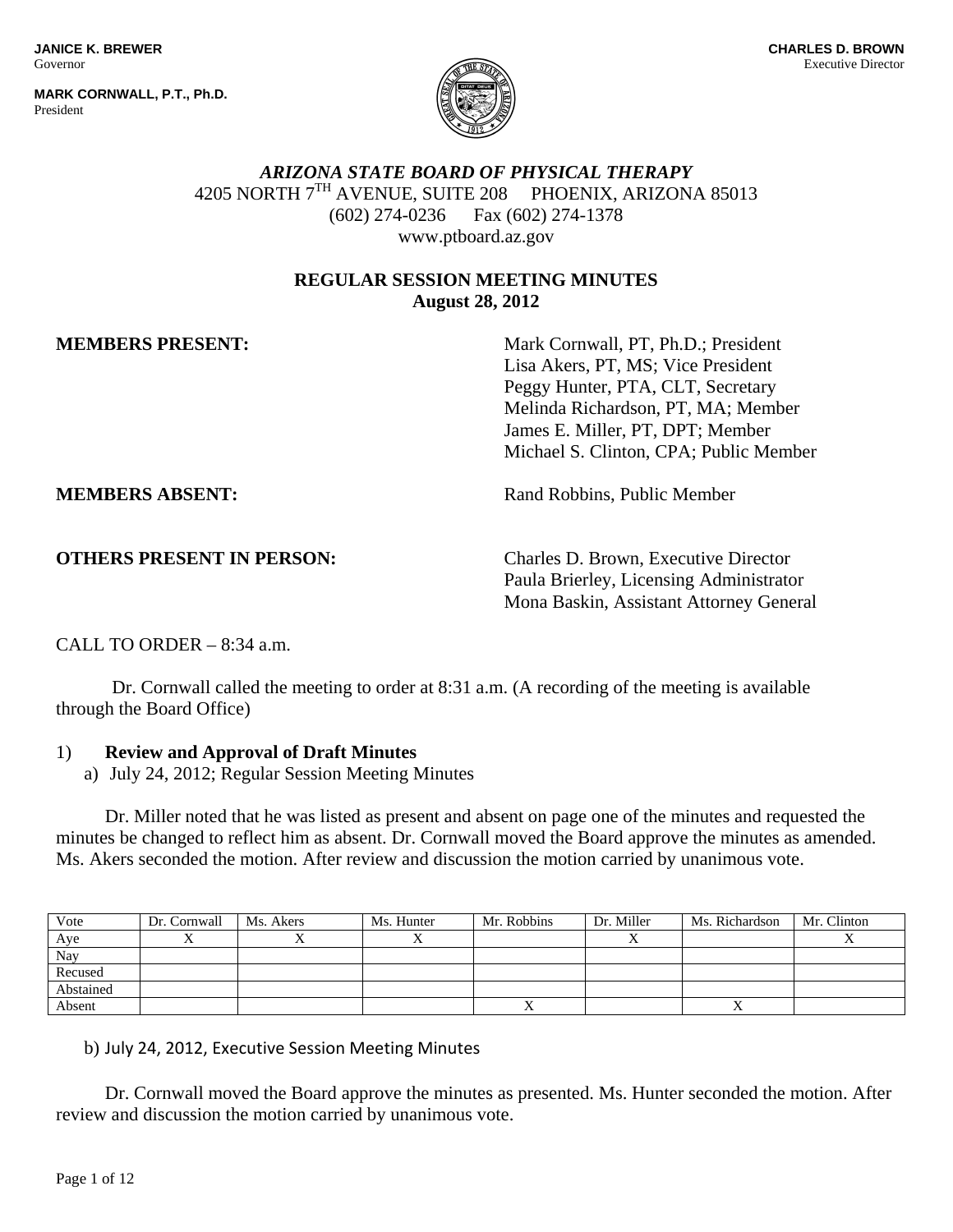| Vote      | Dr. Cornwall | Ms. Akers | Ms. Hunter | Mr. Robbins | Dr. Miller | Ms. Richardson | Mr. Clinton |
|-----------|--------------|-----------|------------|-------------|------------|----------------|-------------|
| Aye       |              |           |            |             |            |                |             |
| Nay       |              |           |            |             |            |                |             |
| Recused   |              |           |            |             |            |                |             |
| Abstained |              |           |            |             |            |                |             |
| Absent    |              |           |            |             |            | ∡              |             |

### 4) **Review, Consideration and Action on Applications for Licensure and Certification**

- d) Review, Discussion, and Action on 2010-2012 License/Certificate Renewal Applications (Personal Information Disclosures)
	- i. Richard Colaw, PT

 The Board discussed Mr. Colaw's disclosure. Dr. Cornwall moved the Board approve renewal of Mr. Colaw's application for renewal and open a complaint against his licensure for the pending criminal prosecution. Ms. Akers seconded the motion. Following review and discussion the motion carried by unanimous vote.

| Vote      | Dr. Cornwall | Ms. Akers | Ms. Hunter | Mr. Robbins | Dr. Miller | Ms. Richardson | Mr. Clinton |
|-----------|--------------|-----------|------------|-------------|------------|----------------|-------------|
| Aye       |              |           |            |             |            |                |             |
| Nay       |              |           |            |             |            |                |             |
| Recused   |              |           |            |             |            |                |             |
| Abstained |              |           |            |             |            |                |             |
| Absent    |              |           |            |             |            |                |             |

ii. Jayne Branigan, PT

 The Board discussed Ms. Branigan's disclosure on her renewal application. Dr. Cornwall moved the Board approve Ms. Branigan's application for renewal and place a copy of the disclosure in her licensing file. Ms. Akers seconded the motion. Following review and discussion the motion carried by unanimous vote.

| Vote      | Dr. Cornwall | Ms. Akers | Ms. Hunter | Mr. Robbins | Dr. Miller | Ms. Richardson | Mr. Clinton |
|-----------|--------------|-----------|------------|-------------|------------|----------------|-------------|
| Aye       |              |           |            |             |            |                |             |
| Nay       |              |           |            |             |            |                |             |
| Recused   |              |           |            |             |            |                |             |
| Abstained |              |           |            |             |            |                |             |
| Absent    |              |           |            |             |            | ∡              |             |

### iii. Elena Isaac, PT

 The Board discussed Ms. Isaac's disclosure on her renewal application. Dr. Miller noted she was on the agenda for initial review of a complaint regarding the same disclosure. Dr. Cornwall moved the Board renew Ms. Isaac's application for renewal. Ms. Akers seconded the motion. Following review and discussion the motion carried.

| Vote      | Dr. Cornwall | Ms. Akers | Ms. Hunter | Mr. Robbins | Dr. Miller | Ms. Richardson | Mr. Clinton |
|-----------|--------------|-----------|------------|-------------|------------|----------------|-------------|
| Aye       |              |           |            |             |            |                |             |
| Nay       |              |           |            |             |            |                |             |
| Recused   |              |           |            |             |            |                |             |
| Abstained |              |           |            |             |            |                |             |
| Absent    |              |           |            |             |            |                |             |

### iv. Rebecca Lopez-Henry, PT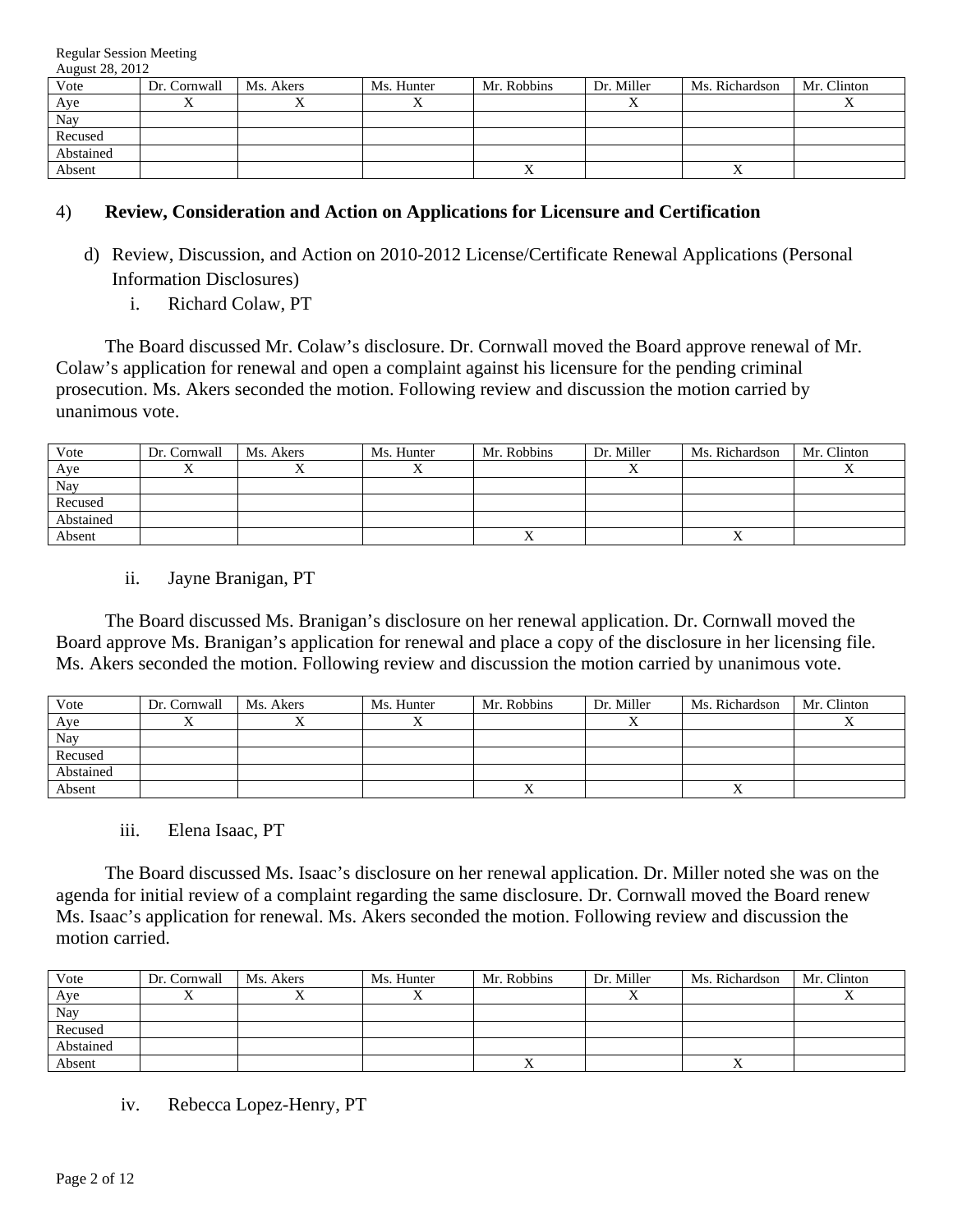The Board discussed Ms. Lopez-Henry's disclosure on her application. Dr. Cornwall moved the Board approve Ms. Lopez-Henry's application and wait for the result of California's investigation before taking any action on her disclosure. Ms. Akers seconded the motion. Following review and discussion the motion carried by unanimous vote.

| Vote      | Dr. Cornwall | Ms. Akers | Ms. Hunter | Mr. Robbins | Dr. Miller | Ms. Richardson | Mr. Clinton |
|-----------|--------------|-----------|------------|-------------|------------|----------------|-------------|
| Aye       |              |           |            |             |            |                |             |
| Nay       |              |           |            |             |            |                |             |
| Recused   |              |           |            |             |            |                |             |
| Abstained |              |           |            |             |            |                |             |
| Absent    |              |           |            |             |            |                |             |

v. Steven M. Schwab, PT

 The Board discussed Mr. Schwab's disclosure on his renewal application. Dr. Cornwall moved the Board approve Mr. Schwab's application for renewal and open a complaint against his license for the disciplinary action he reported related to his Idaho license. Dr. Miller seconded the motion. Following review and discussion the motion carried by unanimous vote.

| Vote      | Dr. Cornwall | Ms. Akers | Ms. Hunter | Mr. Robbins | Dr. Miller | Ms. Richardson | Mr. Clinton |
|-----------|--------------|-----------|------------|-------------|------------|----------------|-------------|
| Aye       |              |           |            |             |            |                |             |
| Nay       |              |           |            |             |            |                |             |
| Recused   |              |           |            |             |            |                |             |
| Abstained |              |           |            |             |            |                |             |
| Absent    |              |           |            |             |            |                |             |

Ms. Donahue arrived at the meeting at 8:49 a.m.

- a) Review of and Possible Action on the Following Applications for Physical Therapist Licensure Foreign Educated Graduates of Programs Not U.S. Accredited.
	- i. Review of Education, Approval to take the NPTE and the AZLAW (Jurisprudence) Exam, Determination of Supervised Clinical Practice Period (SCPP), and Possible Licensure. a) Balisi, Danielle

 The Board reviewed Ms. Balisi's application. Dr. Cornwall moved the Board find her physical therapy education is substantially equivalent to a US educated Physical Therapist, she is required to complete a 500 hour SCPP under an interim permit, and must take and pass the AZLAW examination before beginning her period of supervised clinical practice. Mr. Clinton seconded the motion. Following review and discussion the motion carried by unanimous vote.

| Vote      | Dr. Cornwall | Ms. Akers | Ms. Hunter | Mr. Robbins | Dr. Miller | Ms. Richardson | Mr. Clinton |
|-----------|--------------|-----------|------------|-------------|------------|----------------|-------------|
| Aye       |              |           |            |             |            |                |             |
| Nay       |              |           |            |             |            |                |             |
| Recused   |              |           |            |             |            |                |             |
| Abstained |              |           |            |             |            |                |             |
| Absent    |              |           |            |             |            |                |             |

Ms. Richardson arrived at 9:04 a.m.

b) Evans, Rachel

 The Board reviewed Ms. Evans application. Dr. Cornwall moved the Board find her physical therapy education is substantially equivalent to a US educated Physical Therapist, she is required to complete a 500 hour SCPP under an interim permit, and must take and pass the AZLAW examination before beginning her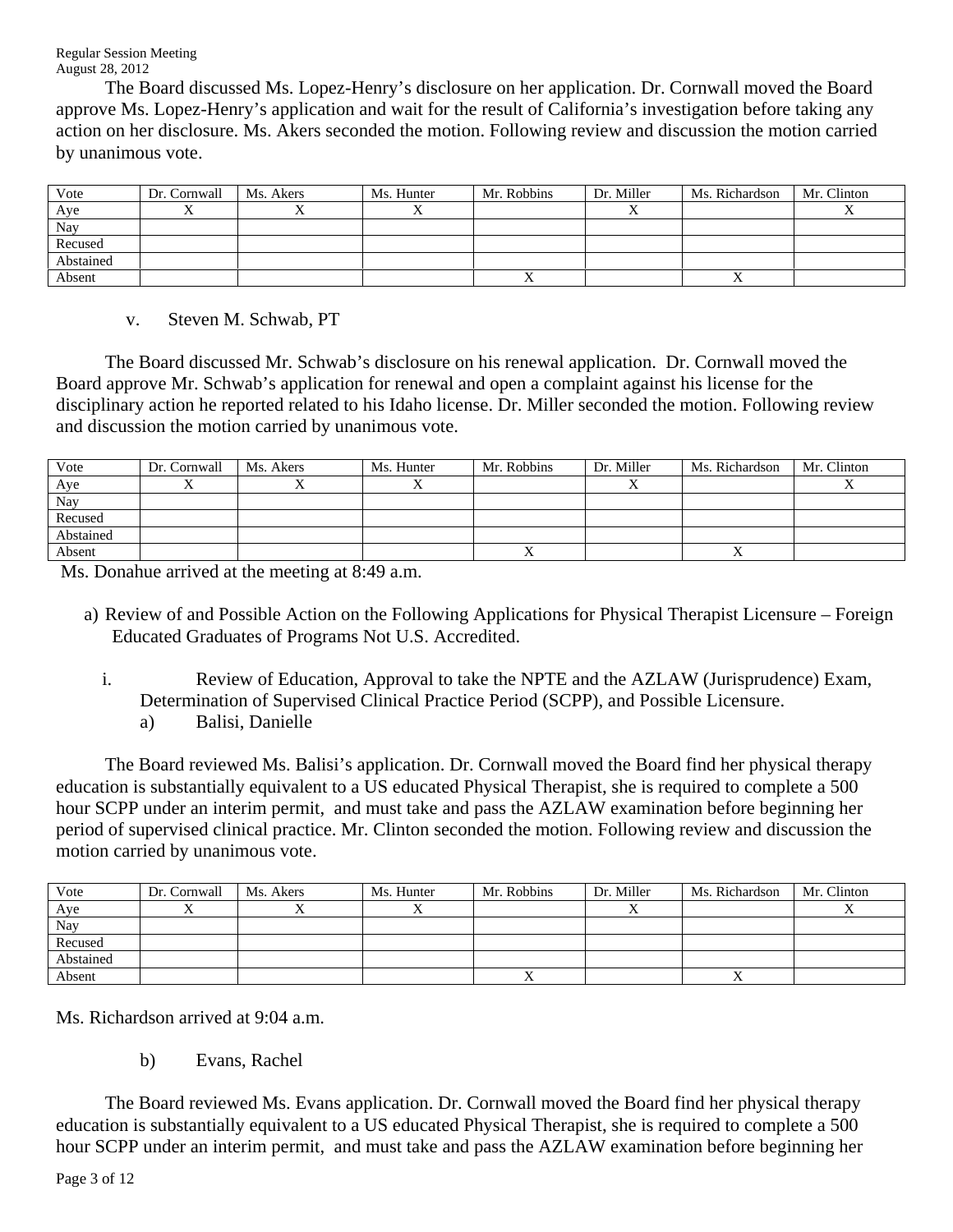period of supervised clinical practice. Mr. Clinton seconded the motion. Following review and discussion the motion carried by unanimous vote.

| Vote      | Dr. Cornwall | Ms. Akers | Ms. Hunter | Mr. Robbins | Dr. Miller | Ms. Richardson | Mr. Clinton |
|-----------|--------------|-----------|------------|-------------|------------|----------------|-------------|
| Aye       |              |           |            |             |            |                |             |
| Nay       |              |           |            |             |            |                |             |
| Recused   |              |           |            |             |            |                |             |
| Abstained |              |           |            |             |            |                |             |
| Absent    |              |           |            |             |            |                |             |

- b) Substantive Review of Final Clinical Practice Instrument and Possible Licensure Foreign Educated Graduate of Program not U.S. Accredited
	- a) Simpson, Maren

 The Board reviewed Ms. Simpson's Clinical Practice Instrument (CPI). Dr. Cornwall noted that she had been graded slightly below entry level on many parts of the CPI. The Board discussed the possible reasoning behind the CPI grading. Dr. Miller noted that a communication from the supervisor that completed the CPI indicates she is at entry level. Dr. Miller moved the Board grant Ms. Simpson licensure. Ms. Hunter seconded the motion. Following review and discussion the motion carried.

| Vote      | Dr. Cornwall | Ms. Akers | Ms. Hunter | Mr. Robbins | Dr. Miller | Ms. Richardson | Mr. Clinton |
|-----------|--------------|-----------|------------|-------------|------------|----------------|-------------|
| Aye       |              |           |            |             |            |                |             |
| Nay       |              |           |            |             |            |                |             |
| Recused   |              |           |            |             |            |                |             |
| Abstained |              |           |            |             |            |                |             |
| Absent    |              |           |            |             |            |                |             |

## 2) **CONSENT AGENDA: REVIEW, CONSIDERATION and ACTION**

- a) Applications for Licensure and Certification
	- i. Review, Consideration and Approval of Applications of Physical Therapist Licensure upon Receipt of Passing Scores on the NPTE/AZLAW and Final Transcript

| Avidane, Julia      | Braun, Carrie    | Best, Jessica     |
|---------------------|------------------|-------------------|
| Dunn, Daniel        | Hopkins, Samuel  | Jasper, Lindsey   |
| Jensen, Waldina     | Look, Jeffrey    | Mathis, Michael   |
| Middag, Loren       | Nendza, Michelle | Perkins, Shauntae |
| Rose, Kristen       | Rose, Andrew     | Schmid, Anthea    |
| Winebrenner, Teresa | Whitley, Mark    | Valentine, David  |
| Valentine, Angela   | Vogel, Jane      |                   |

ii. Review, Consideration and Approval of Applications for Physical Therapist Assistant Certification upon Receipt of Passing Scores on the NPTE/AZLAW and Final Transcript.

| Christensen, Paige | Mitchell, Jessica | Moen, Erin     |  |  |  |  |
|--------------------|-------------------|----------------|--|--|--|--|
| Tostado, Corrine   | York, Caitlin     | Zastrow, Nancy |  |  |  |  |

 No Board member requested an applicant be removed from the consent agenda. Dr. Cornwall moved the Board approve the consent agenda as listed and grant licensure or certification to the applicants as listed upon receipt of passing NPTE and AZLAW examination scores, and receipt of transcripts. Mr. Clinton seconded the motion. Following review and discussion the motion carried by unanimous vote.

| Vote                     | Cornwall | Ms.<br>Akers | Ms.<br>Hunter | Mı<br>Robbins | <br>Miller<br>Dr | M.<br>Richardson | $\sim$<br>Clinton<br>Mr |
|--------------------------|----------|--------------|---------------|---------------|------------------|------------------|-------------------------|
| $\mathbf{a}$<br>$\sim$ + |          |              |               |               |                  |                  |                         |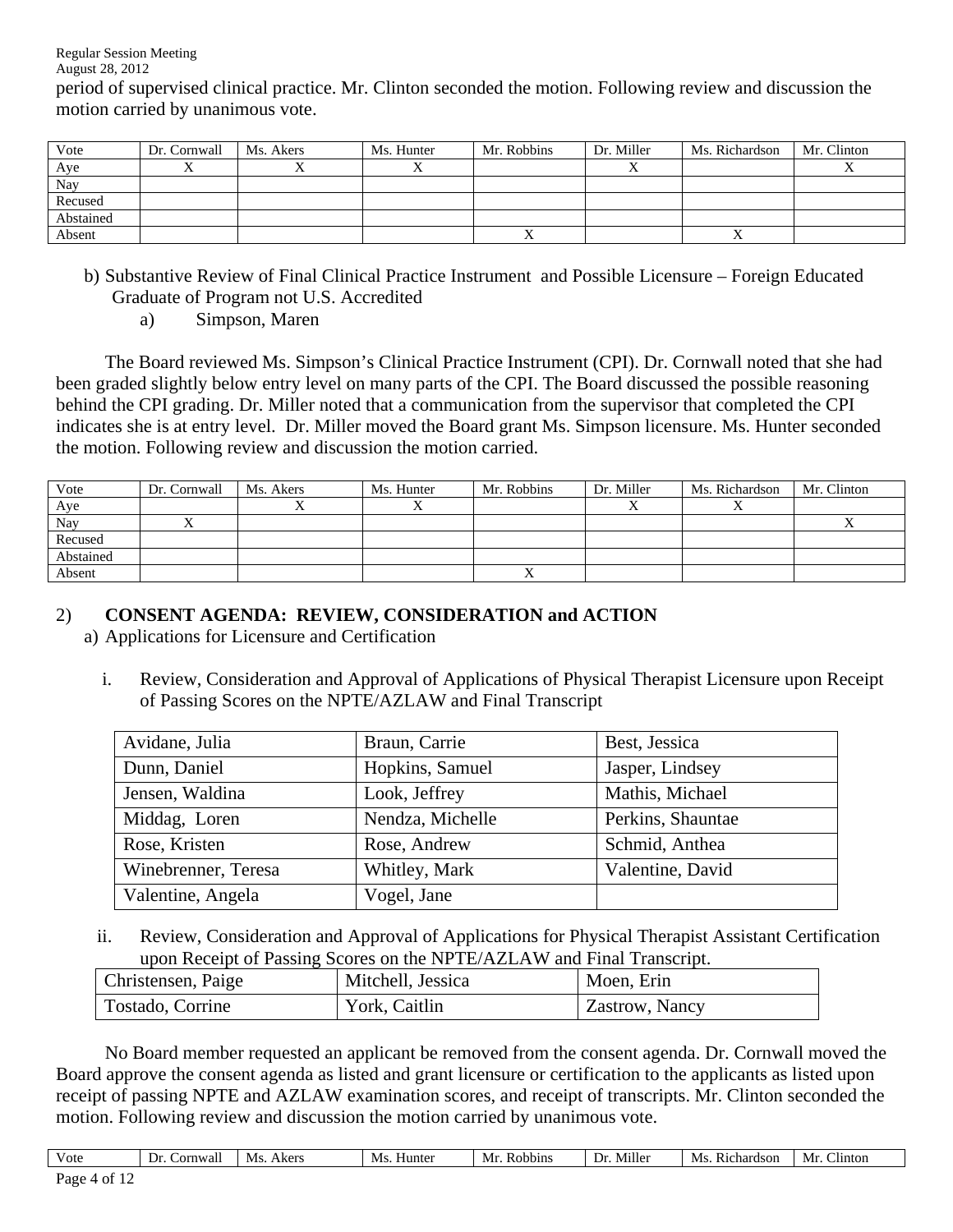| Aye       |  | . . |    |  | -- |
|-----------|--|-----|----|--|----|
| Nay       |  |     |    |  |    |
| Recused   |  |     |    |  |    |
| Abstained |  |     |    |  |    |
| Absent    |  |     | ∡⊾ |  |    |

Consent Agenda Ends

#### 2) **COMPLAINTS, HEARINGS, INVESTIGATIONS and COMPLIANCE**

b) Formal Hearing and Possible Action – A recording of the Meeting is available through the Board Office

i. Complaint #12-17; Kimberly Baer, PT

 Dr. Cornwall called the Board's attention to the above hearing matter. Dr. Cornwall asked the parties to introduce themselves. Mona Baskin, Assistant Attorney General, was present on behalf of the state of Arizona. Ms. Baer did not appear, was not represented by legal counsel, and was not signed in as attending the meeting. The Board members introduced themselves. Dr. Cornwall requested staff explain how Ms. Baer was notified of the hearing. Charles Brown, Executive Director for the Board of Physical Therapy came forward, was sworn in by Dr. Cornwall and testified on how Ms. Baer was noticed of the complaint and notice of hearing. Dr. Cornwall reviewed the process of how hearing would be conducted.

 Ms. Baskin provided the opening statement on behalf of the State of Arizona. Mr. Brown was called as the states witness. Ms. Baskin questioned Mr. Brown regarding States Exhibits 1-9. Dr. Cornwall accepted all exhibits into the record. Ms. Baskin provided a closing statement.

 The Board entered deliberations on the complaint against Ms. Baer. Following discussion the following motions were made:

 Dr. Cornwall moved the Board adopt the Factual Allegations listed in the Complaint and Notice of Hearing as the Findings of Fact, but modify the number of pills listed from 250 to 240. Mr. Clinton seconded the motion. Following review and discussion the motion carried by unanimous vote which was taken by roll call.

| Vote      | Dr. Cornwall | Ms. Akers | Ms. Hunter | Mr. Robbins | Dr. Miller | Ms. Richardson | Mr. Clinton |
|-----------|--------------|-----------|------------|-------------|------------|----------------|-------------|
| Aye       |              |           |            |             |            | ∡              |             |
| Nay       |              |           |            |             |            |                |             |
| Recused   |              |           |            |             |            |                |             |
| Abstained |              |           |            |             |            |                |             |
| Absent    |              |           |            |             |            |                |             |

Findings of Fact:

1. On about April 10, 2012, Respondent was employed as a physical therapist at Life Care Centers of Sierra Vista ("Life Care"). On that date, Respondent took an Oxycodone prescription for 240 5mg. pills from a Life Care patient's chart and, posing as the patient's daughter, had the prescription filled at Walgreen's pharmacy for her own use.

2. On that same date and while on duty at Life Care, Respondent was observed by Life Care staff to be vomiting. Life Care required Respondent to provide a urine sample for a drug-test analysis. The drug-test analysis of Respondent's April 10, 2012, urine sample showed the presence of Opiates and Benzodiazepines.

3. On April 10, 2012, Life Care contacted the Sierra Vista Police Department regarding Respondent's conduct. At Life Care, a police officer had Respondent count the number of pills she had remaining from the Oxycodone prescription she had filled earlier that day at Walgreens. Of the initial 240 5mg. Oxycodone pills she had obtained that day, 182 were remaining.

Page 5 of 12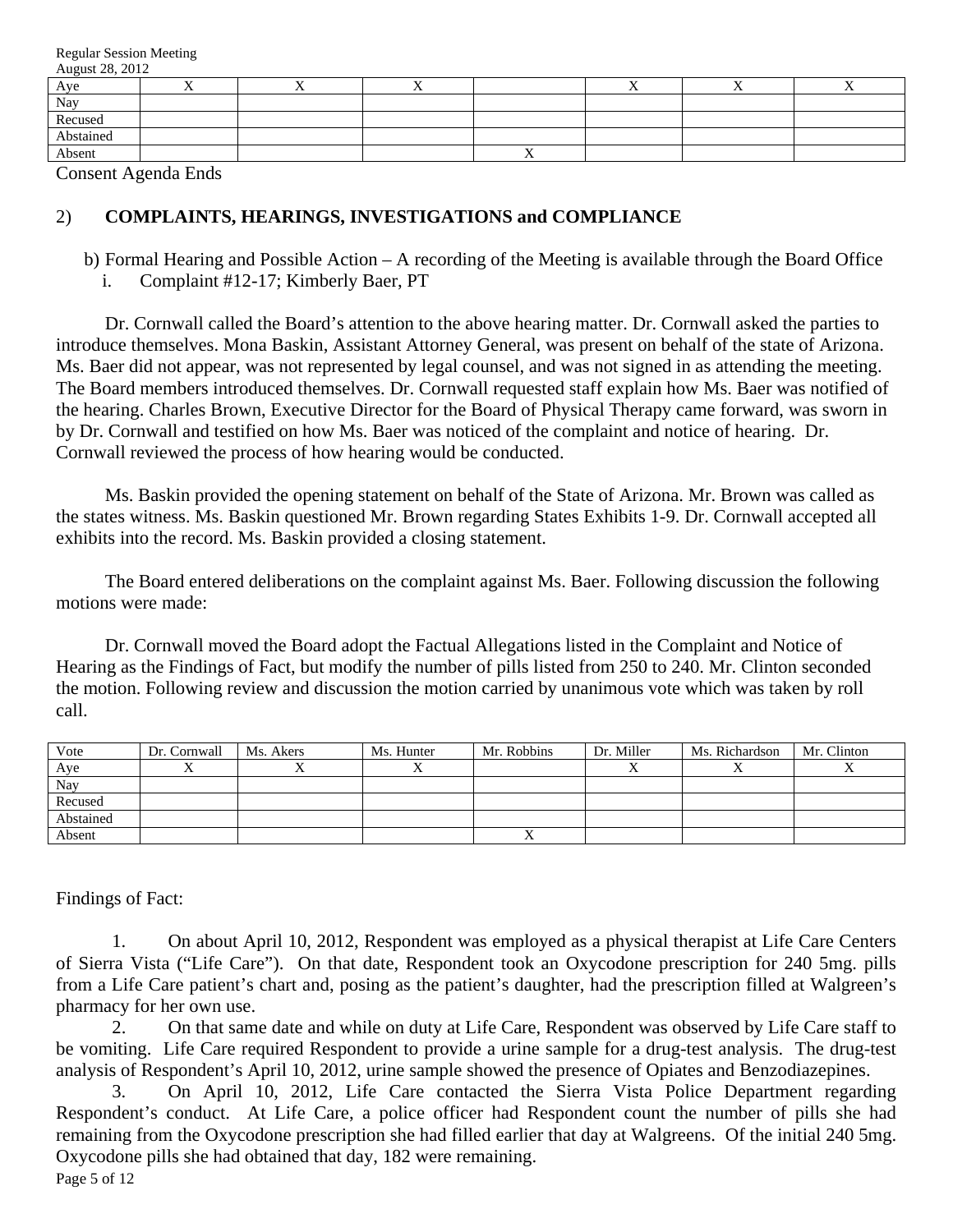Dr. Cornwall moved the Board adopt the Allegation of Unprofessional Conduct in the Complaint and Notice of Hearing as the Board's Conclusions of Law. Mr. Clinton seconded the motion. Following review and discussion the motion carried by unanimous vote which was taken by roll call.

| Vote      | Dr. Cornwall | Ms. Akers | Ms. Hunter | Mr. Robbins | Dr. Miller | Ms. Richardson | Mr. Clinton |
|-----------|--------------|-----------|------------|-------------|------------|----------------|-------------|
| Aye       |              |           |            |             |            |                |             |
| Nay       |              |           |            |             |            |                |             |
| Recused   |              |           |            |             |            |                |             |
| Abstained |              |           |            |             |            |                |             |
| Absent    |              |           |            |             |            |                |             |

Conclusions of Law;

1. The conduct and circumstances set forth in the Findings of Fact constitute a violation of A.R.S. §32-2044(1), violating this chapter, board rules or a written board order, in that Respondent is in violation of A.R.S. § 32-2044(8) for practicing as a physical therapist when the licensee's physical or mental abilities are impaired by controlled substances.

2. The conduct and circumstances set forth in the Findings of Fact constitute a violation of A.R.S. § 32-2044(1), violating this chapter, board rules or a written board order, in that Respondent is in violation of A.R.S. § 32-2044(12) for failing to adhere to the recognized standards of ethics in the physical therapy profession, specifically: PRINCIPLE 3.1(C) which provides that a physical therapist shall not provide physical therapy while his or her ability to do so safely is impaired.

3. The conduct and circumstances set forth in the Findings of Fact constitute a violation of A.R.S. § 32-2044(1), violating this chapter, board rules or a written board order, in that Respondent is in violation of A.R.S. § 32-2044(19) for failing to maintain patient confidentiality without prior written consent or as otherwise required by law by removing a patient's drug prescription from the patient chart and presenting it to a public pharmacy.

 Dr. Cornwall moved the Board revoke license 8223 issued to Kimberly Baer for the practice of physical therapy in the State of Arizona. Ms. Akers seconded the motion. Following review and discussion the motion carried by unanimous vote which was taken by roll call.

| Vote      | Dr. Cornwall | Ms. Akers | Ms. Hunter | Mr. Robbins | Dr. Miller | Ms. Richardson | Mr. Clinton |
|-----------|--------------|-----------|------------|-------------|------------|----------------|-------------|
| Aye       |              |           |            |             |            |                |             |
| Nay       |              |           |            |             |            |                |             |
| Recused   |              |           |            |             |            |                |             |
| Abstained |              |           |            |             |            |                |             |
| Absent    |              |           |            |             |            |                |             |

The Board recessed at 9:45 a.m. The Board reentered Regular Session at 9:57 a.m.

- b) Informal Hearing and Possible Action on Complaint:
	- i. Complaint #12-16; Debbie Dees, PTA

 Ms. Dees was not present and was not represented by legal counsel. Ms. Donahue provided a review of the contact staff had with Ms. Dees. The Board discussed the possible action available with Ms. Dees failure to appear. Dr. Cornwall moved the Board forward the complaint to a formal hearing. Ms. Richardson seconded the motion. Following review and discussion the motion carried by unanimous vote.

| V ote                      | $-$<br>Cornwall<br>Dr | M.<br>Akers | Ms.<br>Huntei | Robbins<br>Mı | Miller<br>Dr | $\sim$ .<br>Ms<br>Richardson | $\sim$ .<br>Clinton<br>Mr |
|----------------------------|-----------------------|-------------|---------------|---------------|--------------|------------------------------|---------------------------|
| ۱۷۶ ک<br><b><i>LIV</i></b> |                       |             |               |               |              |                              |                           |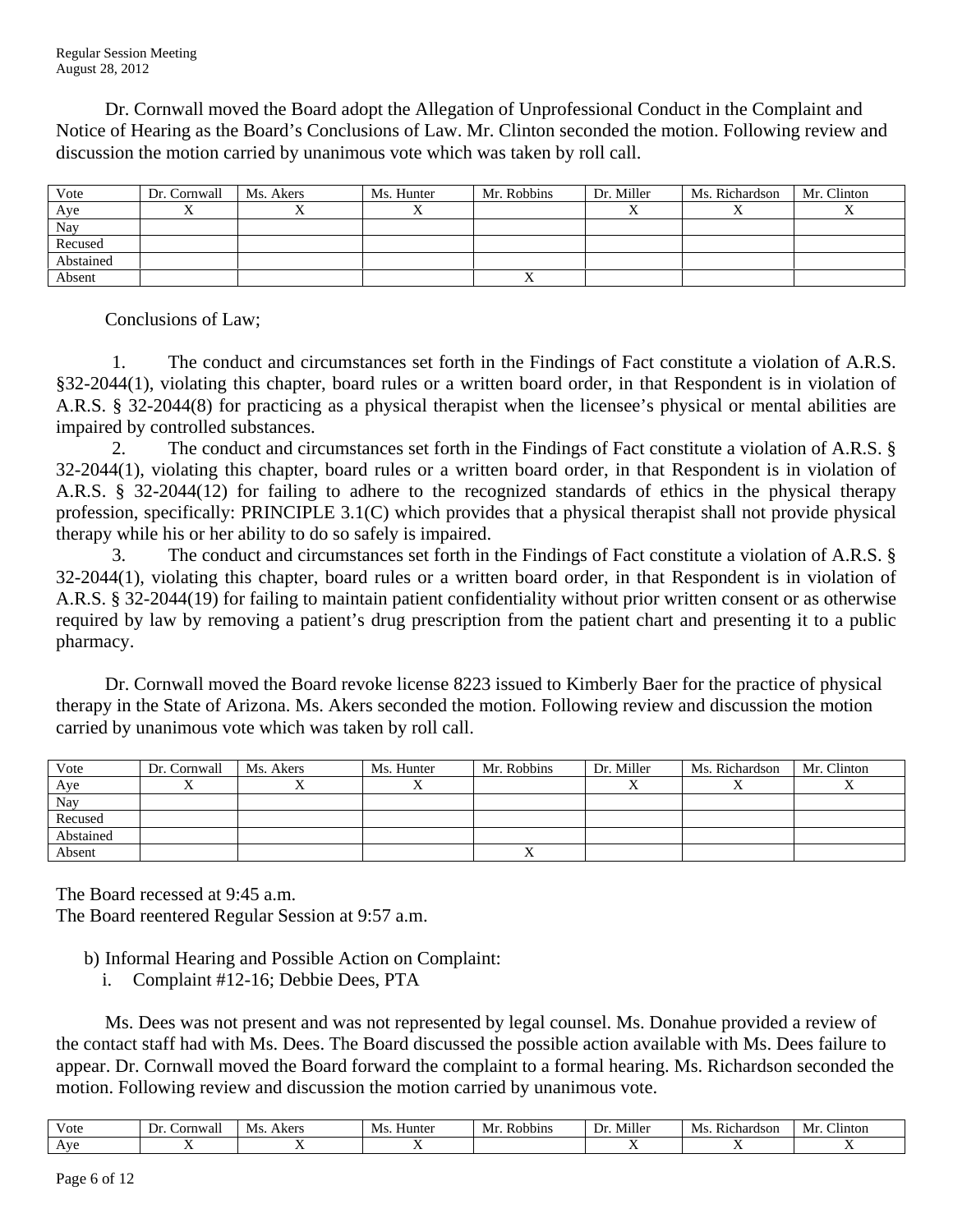| August 20, 2012 |  |  |  |  |
|-----------------|--|--|--|--|
| Nay             |  |  |  |  |
| Recused         |  |  |  |  |
| Abstained       |  |  |  |  |
| Absent          |  |  |  |  |

c) Initial Review, Discussion and Action on Complaint

i. Complaint #11-57; Stephen Rogerson, PT

 Mr. Rogerson was present and was represented by his legal counsel, Robert Chelle. Ms. Donahue provided the Board with a summary of the complaint. It was alleged that Mr. Rogerson terminated his employment without notice to his employer. Mr. Chelle addressed the Board. The Board discussed the investigation and Mr. Rogerson's explanation for the short notice regarding his resignation at work. Dr. Miller moved the Board dismiss the complaint against Mr. Rogerson and issue him a non-disciplinary order to complete eight hours of continuing education within six months. Ms. Akers seconded the motion. Following review and discussion the motion carried by unanimous vote.

| Vote      | Dr. Cornwall | Ms. Akers | Ms. Hunter | Mr. Robbins | Dr. Miller | Ms. Richardson | Mr. Clinton |
|-----------|--------------|-----------|------------|-------------|------------|----------------|-------------|
| Aye       |              |           |            |             |            |                |             |
| Nay       |              |           |            |             |            |                |             |
| Recused   |              |           |            |             |            |                |             |
| Abstained |              |           |            |             |            |                |             |
| Absent    |              |           |            |             |            |                |             |

ii. Complaint #11-59; Krysten Axelson, PT

 Ms. Axelson was not present and was not represented by legal counsel. Ms. Donahue provided the Board with a summary of the complaint. Ms. Axelson self-reported an arrest for driving under the influence. Ms. Axelson reported the charge within the 10 days as required. The Board discussed the investigation. Dr. Cornwall moved the Board dismiss the complaint against Ms. Axelson. Ms. Richardson seconded the motion. Following review and discussion the motion carried by unanimous vote.

| Vote      | Dr. Cornwall | Ms. Akers | Ms. Hunter | Mr. Robbins | Dr. Miller | Ms. Richardson | Mr. Clinton |
|-----------|--------------|-----------|------------|-------------|------------|----------------|-------------|
| Aye       |              |           |            |             |            |                |             |
| Nay       |              |           |            |             |            |                |             |
| Recused   |              |           |            |             |            |                |             |
| Abstained |              |           |            |             |            |                |             |
| Absent    |              |           |            |             |            |                |             |

### iii. Complaint #11-61; Melissa Hevner, PT

 Ms. Hevner was not present and was not represented by legal counsel. Ms. Donahue provided a summary of the complaint. Ms. Hevner wrote daily notes and billed for six home health patients when she did not provide the services. Josh MacDonald, the complainant, was present and addressed the Board regarding the allegations he made against Ms. Hevner. The Board discussed the allegations and whether the complaint should be handled at a formal or informal hearing. Dr. Cornwall moved the Board forward the complaint to a formal hearing and not allow any offer of a consent agreement. Mr. Clinton seconded the motion. Following review and discussion the motion carried by unanimous vote.

| Vote      | Dr. Cornwall | Ms. Akers | Ms. Hunter | Mr. Robbins | Dr. Miller | Ms. Richardson | Mr. Clinton |
|-----------|--------------|-----------|------------|-------------|------------|----------------|-------------|
| Aye       |              |           |            |             |            |                |             |
| Nay       |              |           |            |             |            |                |             |
| Recused   |              |           |            |             |            |                |             |
| Abstained |              |           |            |             |            |                |             |
| Absent    |              |           |            |             |            |                |             |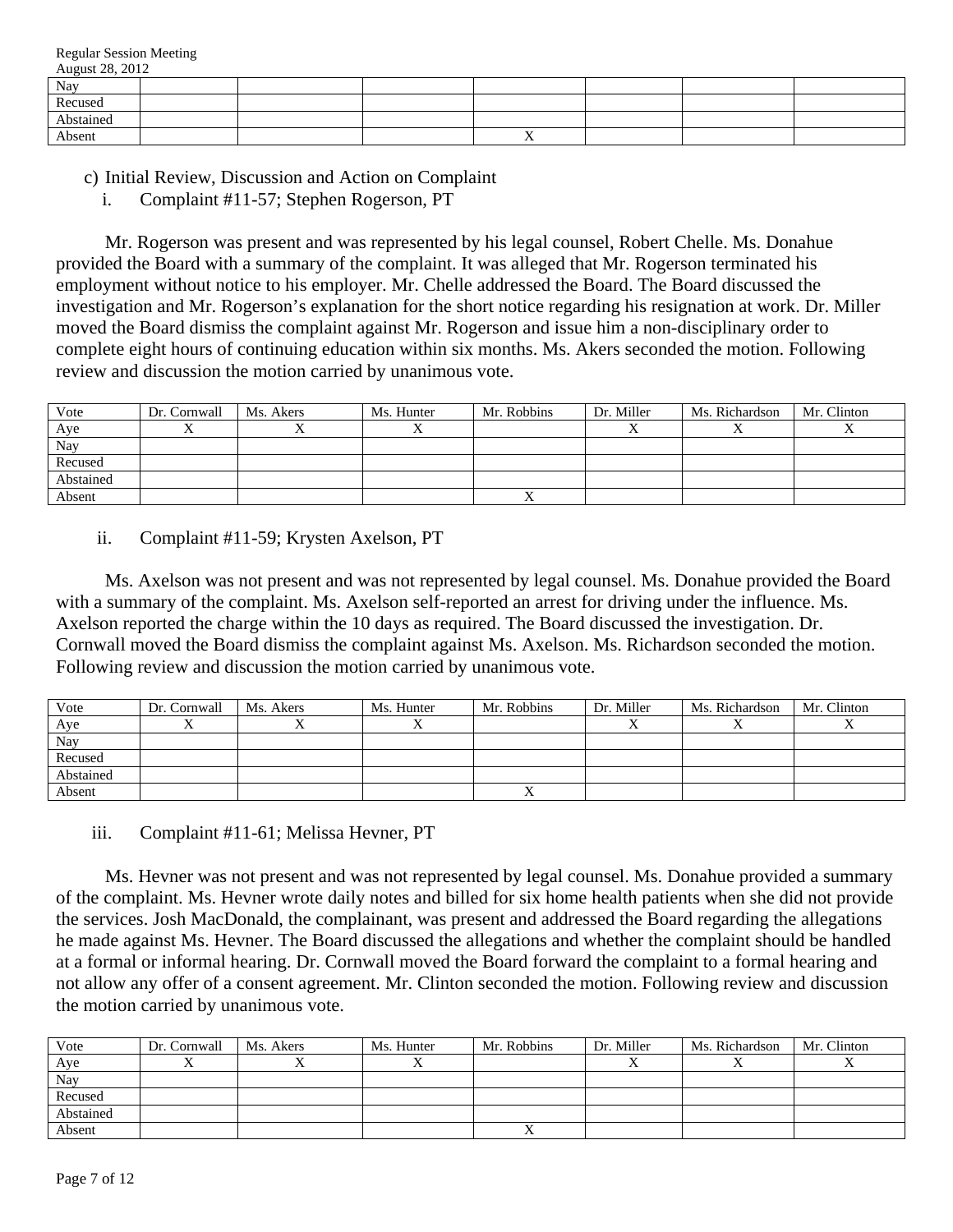iv. Complaint #12-01; Elena Isaac, PT

 Ms. Isaac was not present and was not represented by legal counsel. Ms. Donahue reported that Ms. Isaac has self-reported a charge for driving under the influence and did so in the 10 days required by law. The Board discussed the investigation. Dr. Cornwall moved the Board dismiss the complaint against Ms. Isaac. Ms. Richardson seconded the motion. Following review and discussion the motion carried by unanimous vote.

| Vote      | Dr. Cornwall | Ms. Akers | Ms. Hunter | Mr. Robbins | Dr. Miller | Ms. Richardson | Mr. Clinton |
|-----------|--------------|-----------|------------|-------------|------------|----------------|-------------|
| Aye       |              |           |            |             |            |                |             |
| Nay       |              |           |            |             |            |                |             |
| Recused   |              |           |            |             |            |                |             |
| Abstained |              |           |            |             |            |                |             |
| Absent    |              |           |            |             |            |                |             |

v. Complaint #12-26; Sheila Northcutt, PT

 Ms. Northcutt was not present and was not represented by legal counsel. Ms. Donahue provided a summary of the complaint. It was alleged that Ms. Nothcutt closed her practice and was not responding to requests for records from past patients. Ms. Donahue stated Ms. Northcutt indicated she did provide the records requested, but did not do so timely. She has updated the website that informs patients how to obtain records and has completed all requests. Ms. Donahue stated she attempted to contact the complainant three times to confirm the records were received, but was never contacted by the complainant.

 The Board discussed the investigation. Dr. Cornwall moved the Board dismiss the allegations against Ms. Northcutt. Ms. Akers seconded the motion. Following review and discussion the motion carried by unanimous vote.

| Vote      | Dr. Cornwall | Ms. Akers | Ms. Hunter | Mr. Robbins | Dr. Miller | Ms. Richardson | Mr. Clinton |
|-----------|--------------|-----------|------------|-------------|------------|----------------|-------------|
| Aye       |              |           |            |             |            |                |             |
| Nay       |              |           |            |             |            |                |             |
| Recused   |              |           |            |             |            |                |             |
| Abstained |              |           |            |             |            |                |             |
| Absent    |              |           |            |             |            |                |             |

 Mr. Brown asked if the Board would like to discuss the procedure of opening complaints for DUI charges that are reported to the Board in the 10 days required by law. Dr. Cornwall instructed Mr. Brown to place the matter on a future agenda for discussion.

- d) Review of Consent Agreement and Possible Action of Request for Termination of Board Order
	- i. Complaint #10-21; Travis Browne, PT

 Mr. Browne was not present and was not represented by legal counsel. The Board reviewed Mr. Browne's compliance with the terms of his order. Dr. Cornwall moved the Board terminate Mr. Browne's probation. Ms. Hunter seconded the motion. Following review and discussion the motion carried by unanimous vote.

| Vote      | Dr. Cornwall | Ms. Akers | Ms. Hunter | Mr. Robbins | Dr. Miller | Ms. Richardson | Mr. Clinton |
|-----------|--------------|-----------|------------|-------------|------------|----------------|-------------|
| Aye       |              |           |            |             |            |                |             |
| Nay       |              |           |            |             |            |                |             |
| Recused   |              |           |            |             |            |                |             |
| Abstained |              |           |            |             |            |                |             |
| Absent    |              |           |            |             |            |                |             |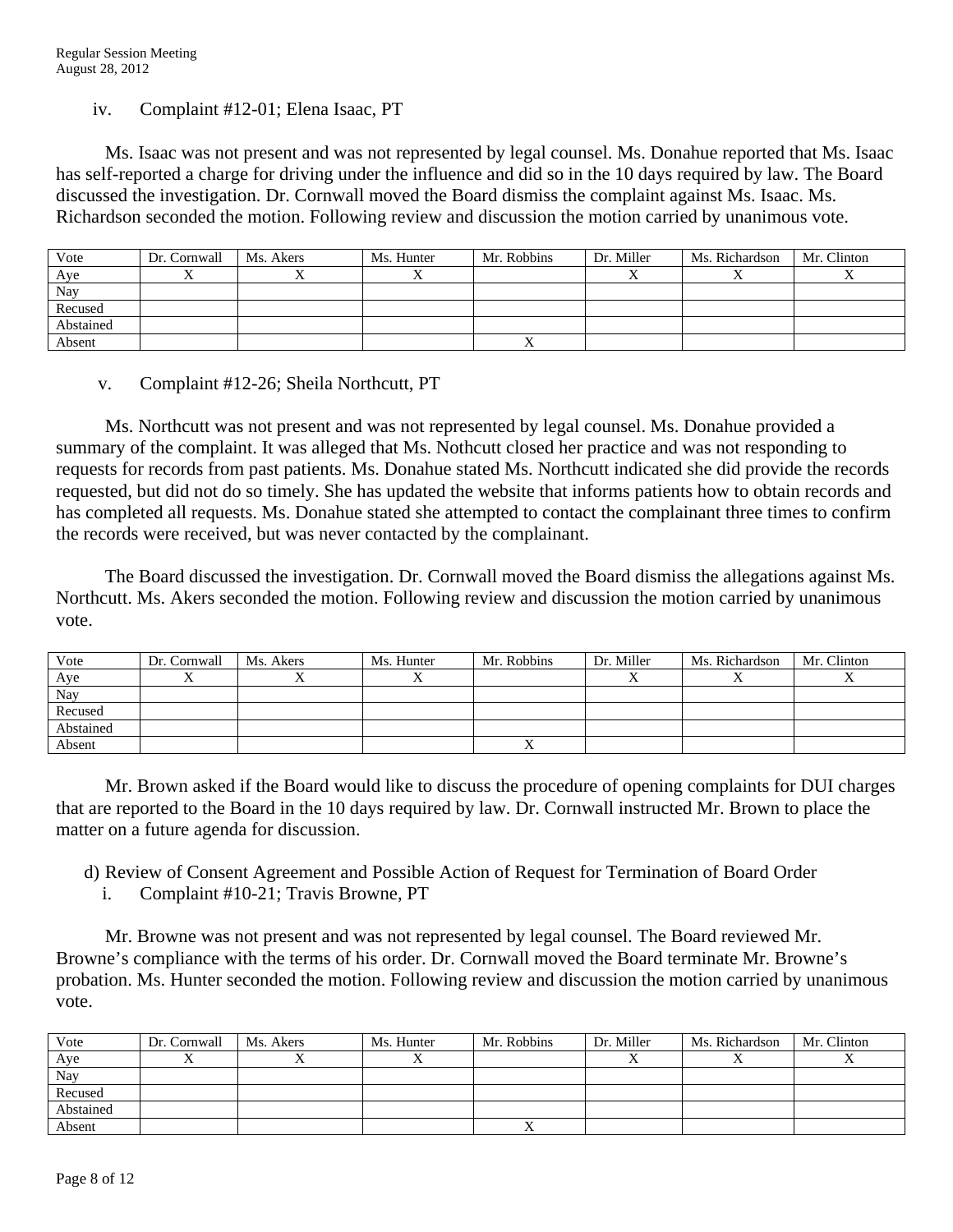- e) Review of Consent Agreement and Possible Action of Request for Consideration of On-line Ethics Course
	- i. Complaint #10-52; Denise Labriola, PT

 Ms. Labriola was present and was represented by Kent Nicholas, her attorney. Mr. Nicholas addressed the Board regarding Ms. Labriola requesting permission to take an online course to comply with the terms of her order. The Board discussed the request and the Board's normal policy of not approving online courses for continuing education ordered by the Board. Ms. Hunter and Mr. Clinton stated they would rather the course be taken in person. Dr. Cornwall moved the Board approve the online course submitted by Ms. Labriola. Dr. Miller seconded the motion. Following review and discussion the motion carried.

| Vote      | Dr. Cornwall | Ms. Akers | Ms. Hunter | Mr. Robbins | Dr. Miller | Ms. Richardson | Mr. Clinton |
|-----------|--------------|-----------|------------|-------------|------------|----------------|-------------|
| Aye       |              |           |            |             |            |                |             |
| Nay       |              |           |            |             |            |                |             |
| Recused   |              |           |            |             |            |                |             |
| Abstained |              |           |            |             |            |                |             |
| Absent    |              |           |            |             |            |                |             |

3) **Review, Consideration and Action on Applications for Licensure and Certification**  The Board may vote to go into Executive Session pursuant to A.R.S. §38-431.03(A)(2) for purposes of discussing confidential information or  $\S 38-431.03(A)(3)$  to obtain legal advice.

c) Review of Documentation Related to Disclosure on "Personal Information" Section of Application

- i. Physical Therapist Application and Approval to take the NPTE and the AZLAW (Jurisprudence) Exam and Possible Licensure.
	- a) Hall, Zachary

 Mr. Hall was present and addressed the Board regarding his disclosure. The Board discussed the disclosure. Dr. Miller moved the Board approve Mr. Hall to take the AZLAW and NPTE examinations and be granted licensure upon receipt of passing scores.

| Vote      | Dr. Cornwall | Ms. Akers | Ms. Hunter | Mr. Robbins | Dr. Miller | Ms. Richardson | Mr. Clinton |
|-----------|--------------|-----------|------------|-------------|------------|----------------|-------------|
| Aye       |              |           |            |             |            |                |             |
| Nay       |              |           |            |             |            |                |             |
| Recused   |              |           |            |             |            |                |             |
| Abstained |              |           |            |             |            |                |             |
| Absent    |              |           |            |             |            |                |             |

- ii. Physical Therapist Application and Approval to take the AZLAW (Jurisprudence) Exam and Possible Licensure.
	- a) Rivas, Daniel

 Mr. Rivas was not present. Dr. Cornwall noted the disclosure by the applicant. The Board discussed the disclosure. Dr. Cornwall moved the Board approve Mr. Rivas to take the AZLAW examination and be granted licensure upon receipt of a passing score. Dr. Miller seconded the motion. Following review and discussion the motion carried by unanimous vote.

| Vote      | Dr. Cornwall | Ms. Akers | Ms. Hunter | Mr. Robbins | Dr. Miller | Ms. Richardson | Mr. Clinton |
|-----------|--------------|-----------|------------|-------------|------------|----------------|-------------|
| Aye       |              |           | ∡          |             |            |                |             |
| Nay       |              |           |            |             |            |                |             |
| Recused   |              |           |            |             |            |                |             |
| Abstained |              |           |            |             |            |                |             |
| Absent    |              |           |            |             |            |                |             |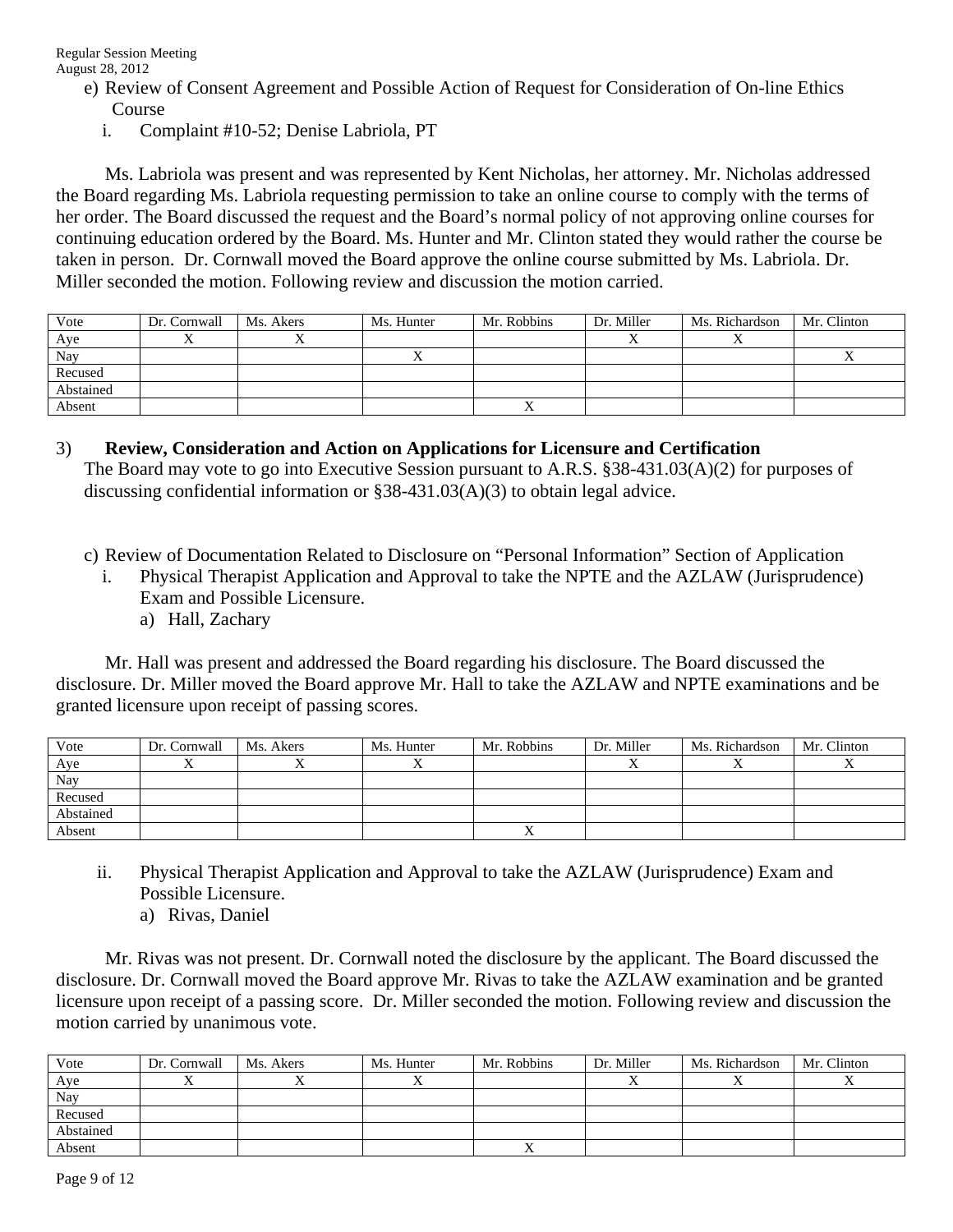- iii. Physical Therapist Application: Failure to Disclose; Consideration of Approval to Take the NPTE Examination
	- a) Anderson, Abigail

 Ms. Anderson was present and addressed the Board. Dr. Cornwall moved the Board approve Ms. Anderson to take the NPTE examination and be granted certification upon receipt of a passing score. Dr. Miller seconded the motion. Following review and discussion the motion carried by unanimous vote.

| Vote      | Dr. Cornwall | Ms. Akers | Ms. Hunter | Mr. Robbins | Dr. Miller | Ms. Richardson | Mr. Clinton |
|-----------|--------------|-----------|------------|-------------|------------|----------------|-------------|
| Aye       |              |           |            |             |            |                |             |
| Nay       |              |           |            |             |            |                |             |
| Recused   |              |           |            |             |            |                |             |
| Abstained |              |           |            |             |            |                |             |
| Absent    |              |           |            |             |            |                |             |

- iv. Physical Therapist Assistant Application and Approval to take the AZLAW and the NPTE and Possible Certification.
	- a) Price, Nathan

 Mr. Price was present. Dr. Cornwall moved the Board approve Mr. Price to take the AZLAW and NPTE examinations and be granted certification upon receipt of a passing score. Ms. Akers seconded the motion. Following review and discussion the motion carried by unanimous vote.

| Vote      | Dr. Cornwall | Ms. Akers | Ms. Hunter | Mr. Robbins | Dr. Miller | Ms. Richardson | Mr. Clinton |
|-----------|--------------|-----------|------------|-------------|------------|----------------|-------------|
| Aye       |              |           |            |             |            |                |             |
| Nay       |              |           |            |             |            |                |             |
| Recused   |              |           |            |             |            |                |             |
| Abstained |              |           |            |             |            |                |             |
| Absent    |              |           |            |             |            |                |             |

b) Ferguson, Stacey

 Ms. Ferguson was not present. The Board reviewed Ms. Ferguson's disclosure. Dr. Cornwall moved the Board approve Ms. Ferguson to take the AZLAW and NPTE examinations and be granted certification upon receipt of passing scores. Dr. Miller seconded the motion. Following review and discussion the motion carried by unanimous vote.

| Vote      | Dr. Cornwall | Ms. Akers | Ms. Hunter | Mr. Robbins | Dr. Miller | Ms. Richardson | Mr. Clinton |
|-----------|--------------|-----------|------------|-------------|------------|----------------|-------------|
| Aye       |              |           |            |             |            |                |             |
| Nay       |              |           |            |             |            |                |             |
| Recused   |              |           |            |             |            |                |             |
| Abstained |              |           |            |             |            |                |             |
| Absent    |              |           |            |             |            |                |             |

v. Physical Therapist Assistant Application: Failure to Disclose; Consideration of Approval to Issue Certificate Upon Receipt of Official Transcript a) Greer, Tara

 Ms. Greer was present and addressed the Board. She stated that after attending a presentation at her school by Mr. Brown she reported a criminal matter that was adjudicated while she was a juvenile. The matter was not reported with her original application since she thought juvenile matters did not need to be reported. The Board discussed the disclosure and reviewed the language from the application. Ms. Baskin addressed the Board and stated she did not think the matter could be considered. The Board took no action on the matter and Ms. Greer remains eligible for certification upon receipt of her official transcript.

Page 10 of 12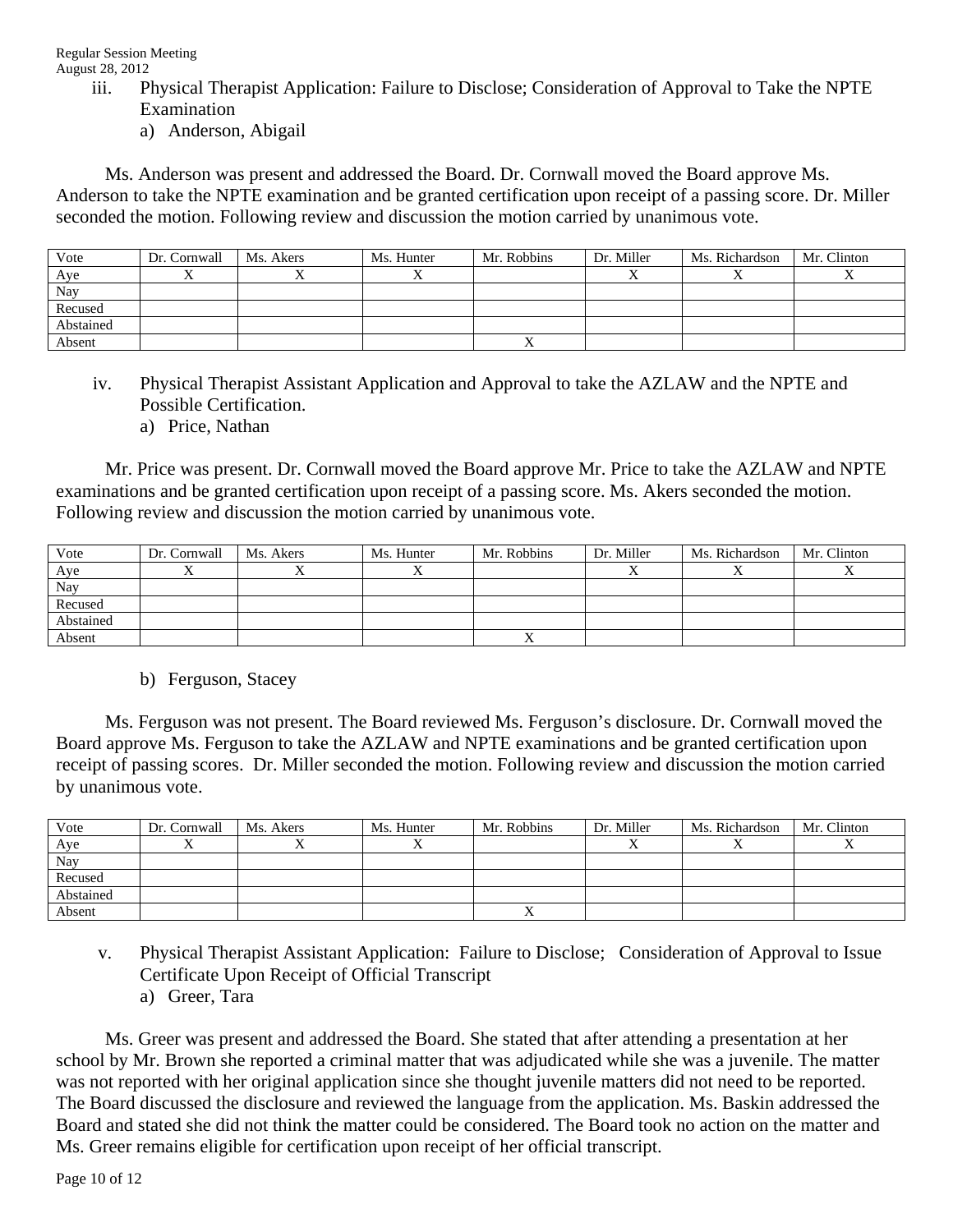### 5) **BOARD BUSINESS AND REPORTS**

The Board may vote to go into Executive Session pursuant to A.R.S. §38-431.03(A)(2) for purposes of discussing confidential information or §38-431.03(A)(3) to obtain legal advice.

a) Executive Director's Report – Discussion and Possible Action

i. Financial Report

The Board reviewed Mr. Brown financial report. No action was taken on this agenda item.

ii. Board Staff Activities

Mr. Brown provided a summary of recent staff activities. No action was taken on this agenda item.

iii. Legislation

Mr. Brown reported no legislative activity. No action was taken on this agenda item.

iv. Rule Activity

Mr. Brown reported no rule activity. No action was taken on this agenda item.

v. Federation of State Boards of Physical Therapy

 Mr. Brown reported on the FSBPT's decision not to raise examination fees in 2013. No action was taken on this agenda item.

b) Review and Discussion; Sunset Review; Performance Audit Update, Auditor General's Office The Board will go into Executive Session pursuant to A.R.S. §38-431.03(A)(2) for purposes of discussing confidential information which is confidential under A.R.S. §41-1279.04 and 41-1279.05.

This agenda item was not heard.

## 6) **CALL TO THE PUBLIC**

Linda Duke, PT, President of the Arizona Physical Therapy Association (AzPTA) came forward and addressed the Board. Ms. Duke reported that the AzPTA was forming a task force to address 'Dry Needling" treatment and would keep the Board informed of any action by the AzPTA. Ms. Duke also introduced the new Executive Director for the AzPTA, Annette Mucha. No discussion took place and no action was taken.

### **ADJOURNMENT**

Ms. Akers moved the Board adjourn the meeting. Ms. Richardson seconded the motion. The motion carried by unanimous vote.

| Vote      | Dr. Cornwall | Ms. Akers | Ms. Hunter | Mr. Robbins | Dr. Miller | Ms. Richardson | Mr. Clinton |
|-----------|--------------|-----------|------------|-------------|------------|----------------|-------------|
| Aye       |              |           |            |             |            |                |             |
| Nay       |              |           |            |             |            |                |             |
| Recused   |              |           |            |             |            |                |             |
| Abstained |              |           |            |             |            |                |             |
| Absent    |              |           |            |             |            |                |             |

Page 11 of 12 The meeting adjourned at approximately12:08 p.m.